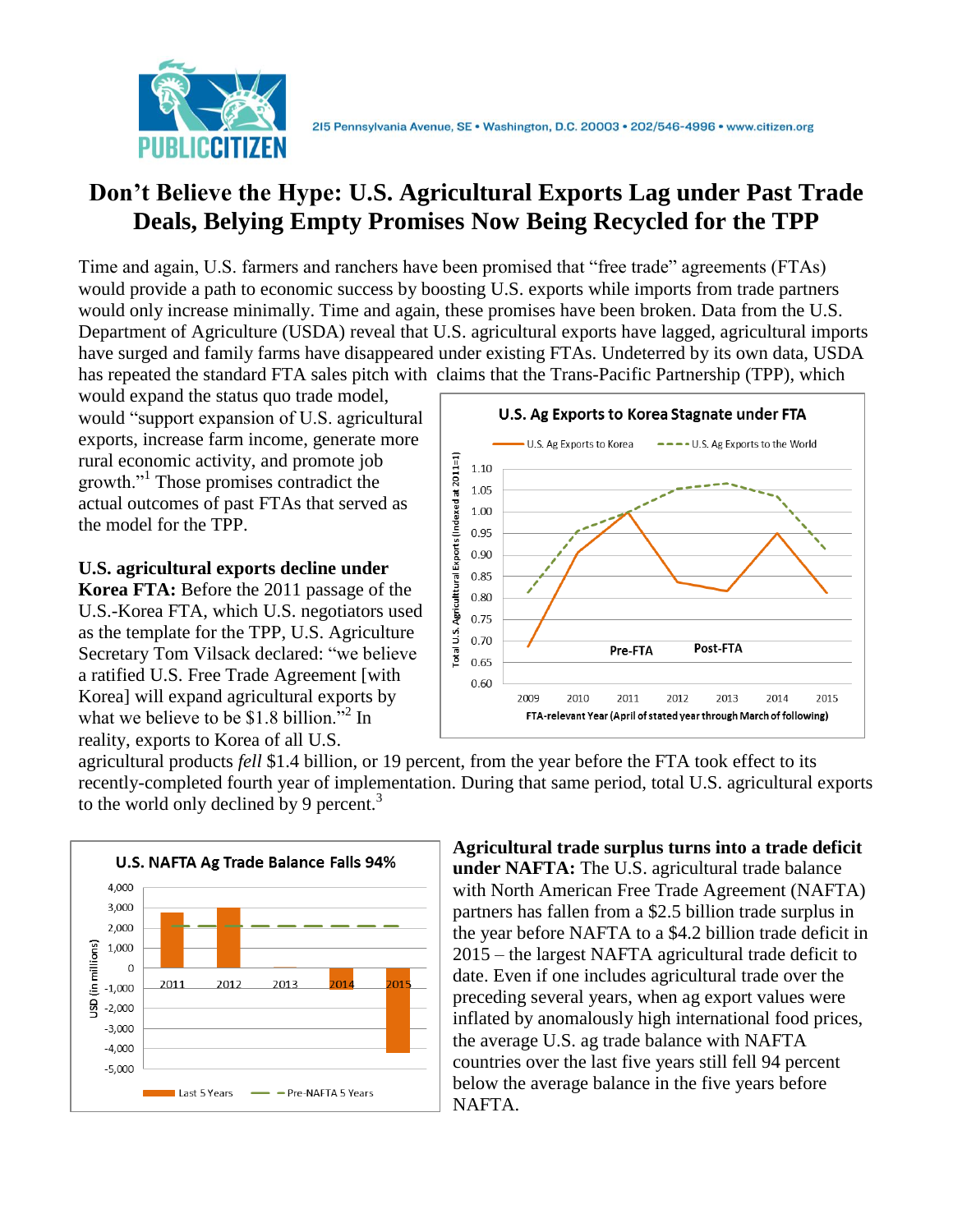**Agricultural exports to FTA partners lag behind exports to the rest of the world:** USDA data show that U.S. food exports to FTA partners have trailed behind food exports to the rest of the world in recent

years. 4 This is an important caveat to USDA's claims that "in countries where the United States has free trade agreements, our exports of food and agricultural products have grown significantly." The volume of U.S. food exports to non-FTA countries rebounded quickly after the 2009 drop in global trade following the financial crisis. But U.S. food exports to FTA partners remained below the 2008 level until 2014. Even then, U.S. food exports to FTA partners were just 1 percent higher than in 2008, while U.S. food exports to the rest of the world stood 4 percent above the 2008 level.

**FTA partners account for most U.S. agricultural imports, relatively few agricultural exports:**  UDSA's pro-TPP factsheets make no mention of agricultural imports that undercut business for U.S. farmers. Most U.S. food imports come from the countries with which we





have FTAs, while most U.S. food exports *are not sold* in FTA countries. This counterintuitive outcome is the opposite of what FTA proponents have promised U.S. farmers and ranchers. *In 2015, the 20 U.S. FTA partners were the source of 68 percent of all U.S. food imports, but were the destination of just 38 percent of all U.S. food exports* (measuring by volume)*.*

## **Agricultural trade balance suffers**

**under FTAs:** Due to stagnant U.S. food exports to FTA countries and a surge in food imports from those countries, the U.S. food trade balance (by volume) with FTA countries has fallen 13 percent since 2011, the year before the most recent FTAs took effect. In contrast, the U.S. food trade surplus with the rest of the world has risen 2 percent since 2011.

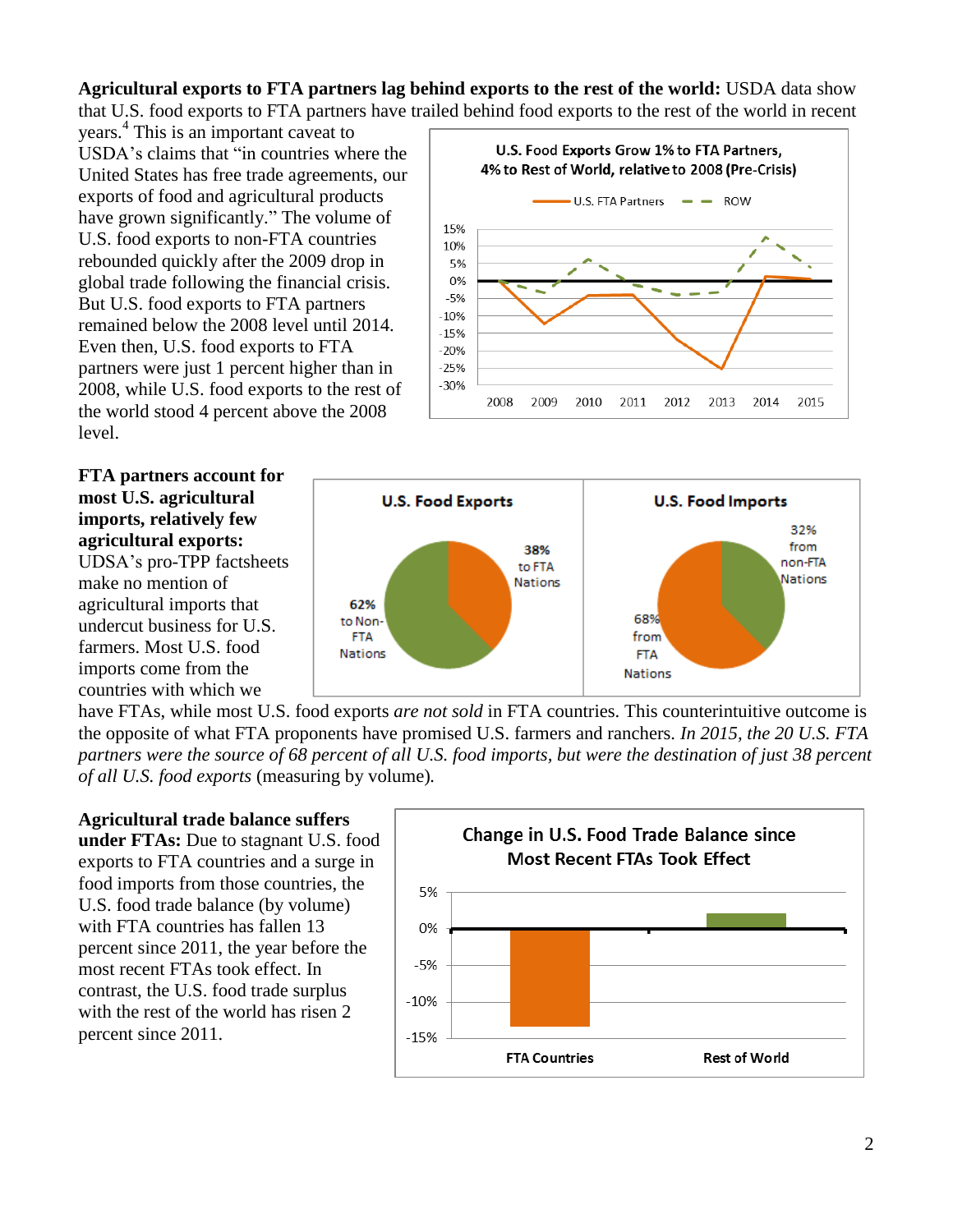## **Small U.S. farms disappear during FTA era:**

Smaller-scale U.S. family farms have been hardest hit by rising agricultural imports and declining agricultural trade balances under FTAs. Since NAFTA and NAFTA-expansion pacts have taken effect, one out of every 10 small U.S. farms has disappeared. By 2015, nearly 198,000 small U.S. farms had been lost.<sup>5</sup>

**Most of the agricultural products that USDA highlights in its factsheets as prospective winners** 



**under the TPP have actually been losers under the Korea FTA that served as the TPP template:** To minimize annual outliers and anomalies in the data for the U.S.-Korea FTA, we compare the average annual export level in the four years before the FTA took effect and in the four years after the FTA took effect (April 2008 through March 2012 vs. April 2012 through March 2016).

- **Apples:** U.S. apple exports to Korea have fallen 8 percent in the first four years of the Korea FTA.
- **Beef:** U.S. beef exports to Korea have stagnated under the Korea FTA, falling below the historical growth trend and defying the administration's promises that beef exports to Korea would grow even more than in the past. $6$  Even without an FTA, U.S. beef exports would be expected to grow as a result of Korea's population and economic growth. Instead, they have flatlined.
- **Corn:** U.S. corn exports to Korea have plummeted 57 percent during the Korea FTA's first four years – a loss of more than 3.6 million metric tons of corn exports each year.



- **Dairy Products:** U.S. exports to Korea of milk, cream and whey have plummeted 88 percent in the first four years of the Korea FTA – a loss of more than 2.6 million liters of dairy exports each year.
- **Distilled Spirits:** U.S. exports of distilled spirits to FTA partners have declined 13 percent (10.4 million liters) while growing 42 percent (49.8 million liters) to the rest of the world since 2011 (the year before the most recent FTAs took effect).
- **Feeds and Fodder:** U.S. exports of feeds and fodder to U.S. FTA partners have *fallen* 6 percent (more than 410,000 metric tons) while *growing* 44 percent (more than 4.8 million metric tons) to the rest of the world since 2011 (the year before the most recent FTAs took effect).
- **Hides and Skins:** U.S. exports to Korea of hides and skins have dropped 27 percent under the first four years of the Korea FTA.
- **Potatoes:** U.S. net exports of potatoes to Canada and Mexico have fallen 521,000 metric tons during 22 years of NAFTA.